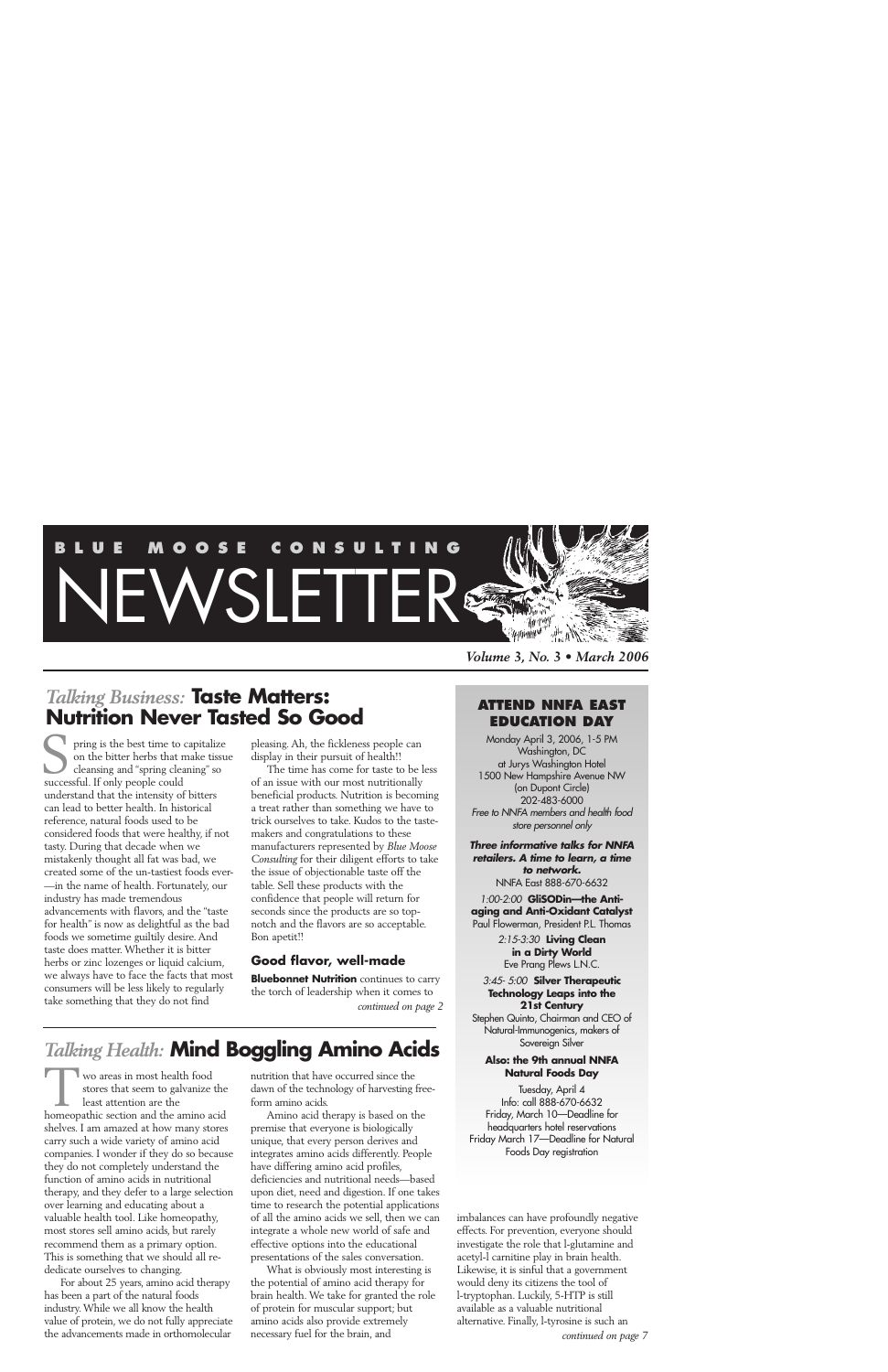#### **Taste Matters**

*continued from page 1*

innovation. They have created the besttasting new products of 2005, with a steady stream of palatable alternatives that are cleaner than the competition—without compromising their dedication to quality. Their liquid calcium magnesium is the bestselling liquid-cal on the market. Why? This

full-citrate blend contains calcium, magnesium and the cholecalciferol form of Vitamin D without the chalky taste found in most calcium liquids. The best seller is blueberry but lemon, orange and new strawberry are not far behind. With a combination of the highest quality, a fair low price, and great taste, stores now buy these by the 24 piece, and they fly out the door! Bluebonnet has

**MOTIVE OF TRULLA** SUPER EARTH Phytomatricat **Betaly Supplement Pawder CREAT INSTING** · KISTS NSTARTED  $-100F$  T  $10.2$ <mark>Amiral Tousted French Varilla</mark> التراكيد

gained excellent shelf placement with their new liquid carnitines and Vitamin B-12. Their carnitine comes in two flavors—a raspberry that tastes like a rewarding aperitif, and a delicate vanilla that is perfect for smoothies. The liquid B-12 does all the peripheral things well:

glass bottle, good formula (only B-12 and folic acid) and a most delightful raspberry taste.

And they really shine with their protein powders! Many stores are find the switch to a Bluebonnet protein section easy. First, they love the fact that these products are only found in health-food stores. Second, these products—with their well-formulated flavors—are creating great customer loyalty. The two soy

proteins are probably the besttasting in the market: Toasted French Vanilla and Natural Chocolate Truffle. The formulas are not filled with glitzy extras, but rather are well-designed protein blends that address heart, bone and hormone health.

The whey protein powders are even more phenomenal arguably the best protein powders on the market. They

> are formulated to assist with oxidative stress through the GliSODin vegetarian

S.O.D., and with regeneration through the inclusion of nucleotides. Perfect for athletes, the elderly and people with weakened systems. To disguise the flavor

# **NNFA EAST: GET INVOLVED!!**

#### **Here is the latest advocacy info for the NNFA East Region.**

Join the NNFA East and support our regional advocacy efforts. For more information that you should know: http://www.nnfaeast.org/

**NNFA-East** P.O. Box 316 Amherst, NH 03031 1 (888) 670-6632 Fax: 1 (603) 673-1939 Email: nnfaeast@aol.com

**Pennsylvania** – PA HB 995, banning the sale of dietary supplements to people under 18 and requiring dietary supplements be displayed behind the counter, remains in committee.

**New York** — HB 4304, HB 8002 and SB 1095 remain active even though they have been referred to committee.

**New York** — NEW! Two bills, S6572 and A9942. Both bills are worded identically and propose the formation of a state DIETARY SUPPLEMENT COMMITTEE, AER (adverse event reporting), endowing the commissioner of health with the authority to ban dietary supplements as so recommended by the committee.

The NNFA East NY Task Force is in the process of raising funds to pay for a lobbyist to help our advocacy efforts in Albany. The task force has designated Wednesday, April 26, 2006 as a lobby day in Albany.

**New Jersey** — Executive Order #72 calls for the random testing of dietary supplements to test for steroids. The NJ Department of Education was also instructed to organize steroid educational programs for coaches.



Finally, the new Green Utopia challenges every green food with the light sweetness it offers as it provides the highest seaweed and sprouts content in a singleserving green foods product. With the high ORAC value, a therapeutic fiber dosage, and 54 whole foods in one serving, Green Utopia is the tastiest bit of health heaven!

#### **Award-winning taste tops the world's best products!!**

**Nordic Naturals** deserves all the success they are now achieving. Sales orbit the

*continued on page 6*

#### **NPEW 2006 SHOW DEALS**

**Aloe Life** (see box ad) Attendees can place orders at the show or afterwards through April 1 with special show code (provided at the show)

**AromaLand** 10% off your order when placed at the show, booth #2550 **Bluebonnet Nutrition** (see box ad) 20% off March 20-31, one order only **Essential Formulas** 10% Discount on Show Orders, Free Shipping and Handling. *The Expo west show special will be in effect for all EFI accounts during the show days, regardless of show attendance* 

**Herb Pharm** 15% off orders of \$100–\$499, 20% off orders of \$500 or more (before discount) Buy in March 20-31, buyers do not need to attend to receive the discount.

**Himalaya USA** great discounts (see box ads)

**JUVO** 15% OFF Buy-in dates March 20-31

**Newton Homeopathic** 10% line drive for non-attendees; 15% for attendees. (see box ad) buy-in period March 24-31

**Nordic Naturals** 12–143 pieces = 15% off;  $144 +$  pieces =  $20%$  for show attendees only

**OLBAS** 10% Line Drive 15% All Floor Displays Buy-in period – the month of March on direct orders, March 15-31 through distribution



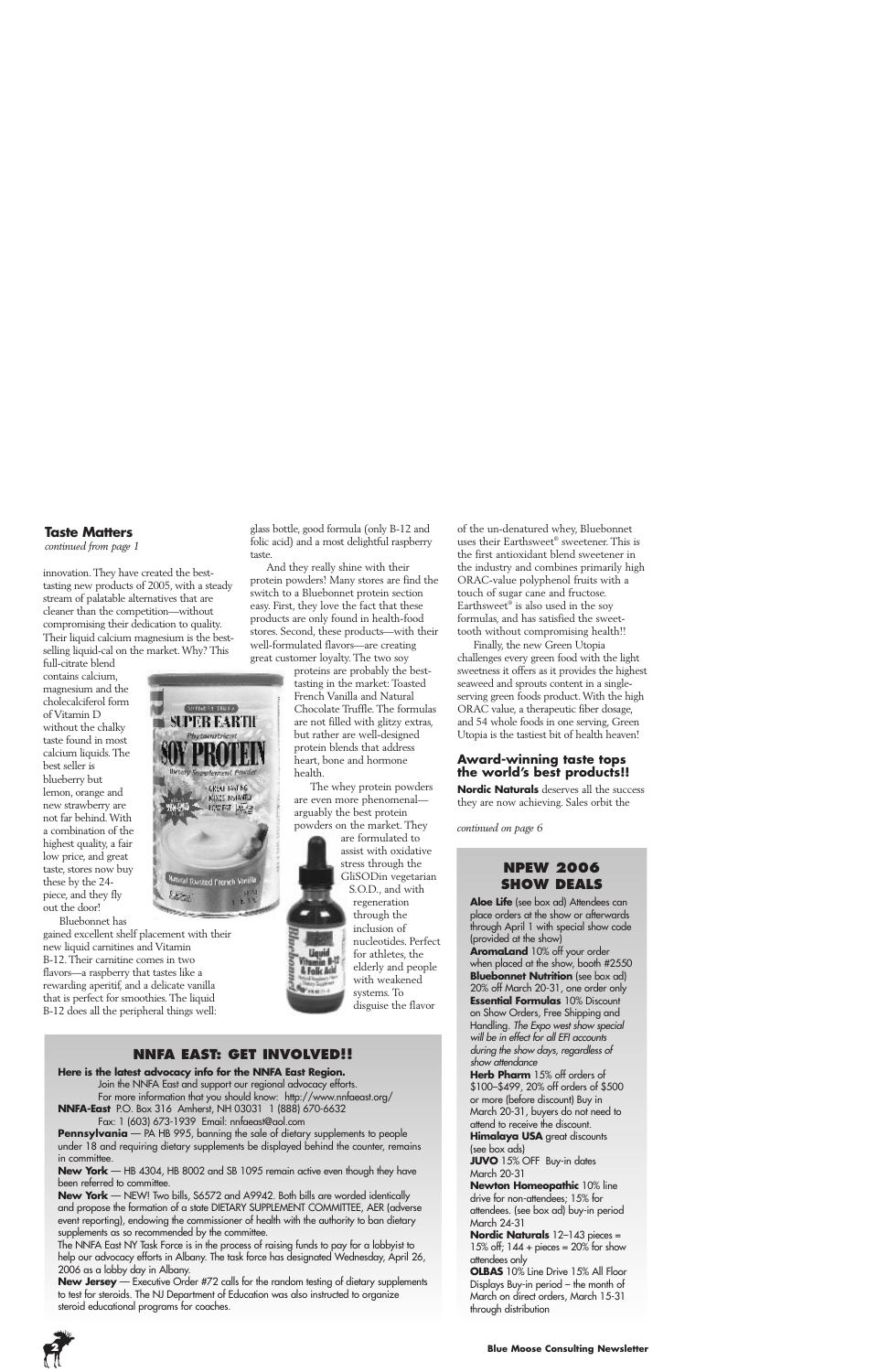

#### **March Promo 20% OFF**

Adrenal Support Tonic Nervous System Tonic Pharma Kava**®** Capsules Pharma Kava**®** Liquid Extract Pharma Kava**®** Six Pack

*Applies to all sizes of these products. Deal good from March 1–31*

# **Expo West Show Special**

*Buy in Dates March 20-31* **Orders over \$500 20% Orders \$100–\$499 15%**

Buyers do not need to attend to receive discount, but need to identify as a show special

*All products. What a great time to stock up!!*

**New!! Allergy & Cleansing Promotion** will begin April 1st. Buy in period April 1–July 31. 17 different products Ask your BMC representative for details

Not represented by BMC in NJ, NC



#### **Show special 20% OFF one order for the national trade show** *buy-in dates March 20-31*

Best selling new intro product of the past three months: **CholesteRice® Vcaps** 60 caps and 90 caps

*Are you carrying a product this innovative: that is in Vcaps, with a measurable dosage, and available only in health food stores?* Red yeast rice, CoQ10, policosanol, pantethine and plant sterols

**Look for an exciting new product intro in late March or early April!!! T**his one will bring new life to a valuable section of your store!! (hint)

**Kosher Update:** Bluebonnet is now a registered Kosher manufacturing facility. New kosher label products are rolling off the production lines, and all products should be shipping kosher within a 60+ day period. Look for the new labels as we unveil this new level of purity guarantee through the beginning of 2006.



**NORDIC NATURALS** 

*Now available for your shelves: the perfect pair*  **Heart Synergy and Eye Synergy**

#### **Introducing Eye Synergy**

Containing: Nordic Naturals Fish Oil providing 190 EPA, 697 DHA; Lutein 40 mg; Zeaxanthin 2 mg; Vitamin C 250 mg; Vitamin E 30 IU (d-alpha); Beta Carotene 25,000 IU; Zinc 30 mg (citrate)



New product info **15% OFF** not combined with other discounts. 1st time order only

**March Promo Sales** *Get Your Pet Ready for Spring!* **15% OFF** 50502 PET Omega-3 Formula 53783 PET Arctic Cod Liver Oil *(sale ends March 23rd)*



**Natural Products ExpoWest show deal:** available the weekend of the show only for those attending. Expo Sale Order Forms to be provided at show

**Nordic Naturals is the ONLY FISH OIL COMPANY** referenced in **Dr. Andrew Weil's new book: HEALTHY AGING**. See pg. 255 for the reference!

Not represented by BMC in NJ and parts of PA Not represented by BMC in NC, WV Not represented by BMC in NC, WV

# NEWION<br>homeopathics

Always safe, always effective.

## **NEWTON March Promo 20% OFF**

#38 Bug Bites #3 Cold-Sinus #7 Hay Fever #55 Pollen & Weed Spring/Summer Counter Display Newton for PETS #P25 Detoxifier "Nothing But Natural" for KIDS #F59 Hypercalm *Cannot be combined with any other discounts* 

#### **Expo West Show Deals 10% LINE DRIVE for non-attendees; 15% for attendees.**

Includes OTC Remedies including Ointments, New-Tonic, Dental Gum Care, Sprays, Single Remedies, and Tinctures. [DOES NOT include Magistrals, Rx, Nosodes, and Organos.]

> **ASK FOR DISCOUNT AT TIME OF ORDER** Buy-in period March 24 -31

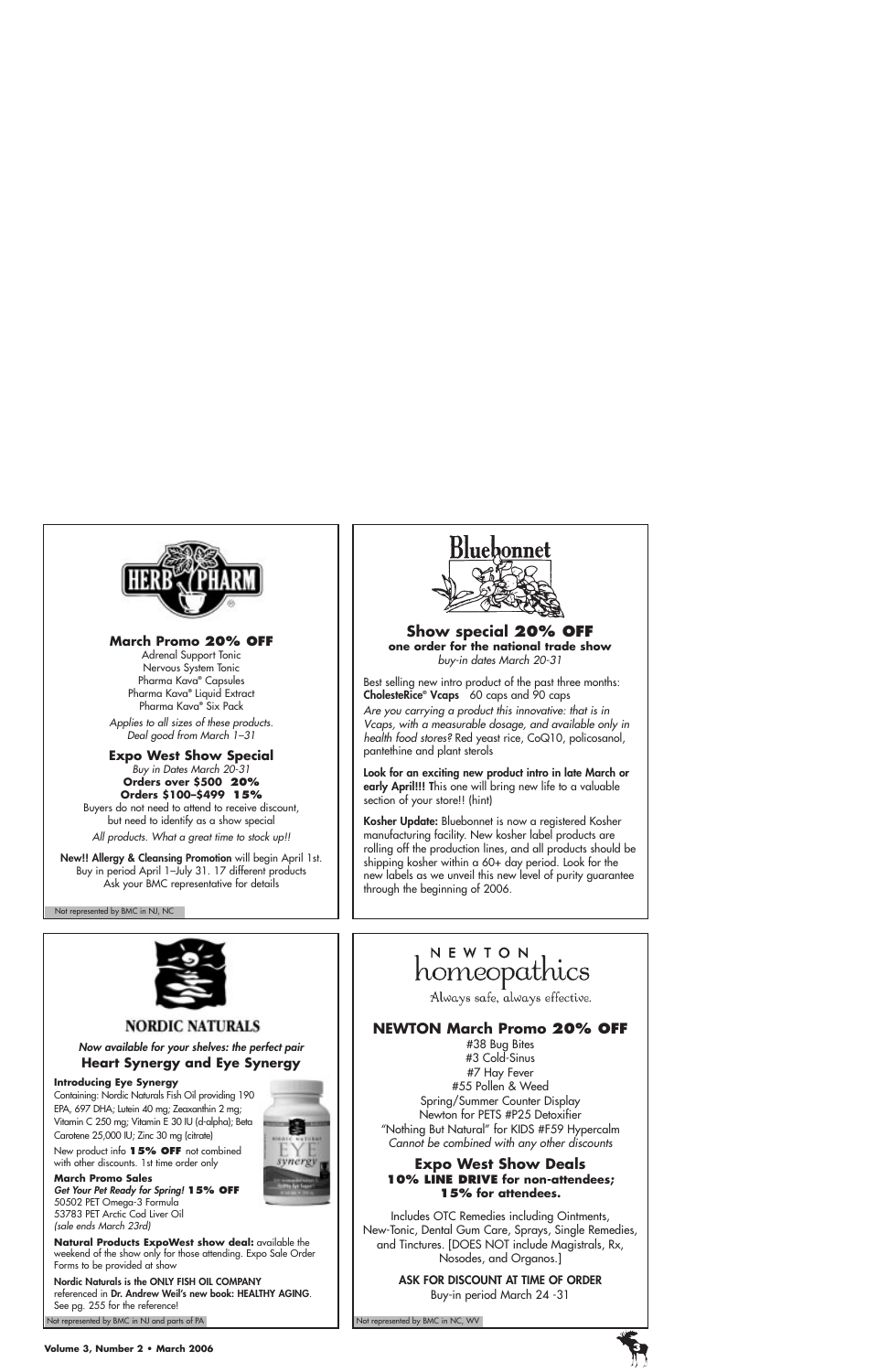

*The Essence of Well-Being®*

#### **Look for the new AromaLand catalog** due sometime around ExpoWest.

*Expect exciting new products.*

Essential oils Organic essential oils Carrier oils Aromatherapy tools Bath salts Diffusers **Candles** Shampoos, Conditioners, Bath gels Skin care Massage supplies



**Show Special 15% OFF Juvo** *buy-in period: March 20-31*

*Juvo: raw food for people on the go…Go Juvo!!*

*Juvo:* great for internal Spring cleaning with its natural, food-source super enzyme profile

*Juvo:* great for stimulating the immune system for Springtime changes

*Juvo:* for lunchbox, backpack, camping gear, bike bag, glove compartment, purse and breakfast choice

Not represented by BMC in PA, NJ



**March Sale 20% OFF** direct orders only **Therapy Oil**™ *Buy-in period March 1-31*

**ALL PURPOSE WELL-IN-HAND® THERAPY OIL™** WHAT HURTS? Relief is Well-in-Hand! Instant-Action! Satisfaction Guaranteed! Joint support and muscle soother. Extremely effective for itching. 100% genuinely natural comfort. Pleasing aroma.

Non-greasy. Non-staining. Highly concentrated Herbal Aromatherapy. Every ingredient is Active! One of Michael's



જ

CERTIFIED VEGAN



*Finest Quality Hair, Body and Skincare Accessories*

*Encourage people to let their hair down this Spring!! Beautiful healthy hair, well-groomed and happy*

Hair Doc has a new catalogue and price list.

Find this new avenue of sales that has become successful for many stores in 2005.

## **Expo West Booth #s 2566, 2568, 2570**

Not represented by BMC in NC, NJ, PA

EssentialFormulas

Some people continue to believe the myth that a probiotic product is inferior if the bacterial count<br>does not equal several tens of billions. This belief is<br>wrong and its proponents may not be familiar with<br>state-of-the-art probiotic products developed in<br>Japan using a fermentation process!

The Japanese, leaders in the development and use of probiotics, discontinued their efforts to further increase the bacterial count in their probiotic products more than a decade ago. That decision was based on<br>scientific research that ultimately led to the<br>improvement of new, high technology probiotic<br>products. Today, Japanese probiotic products appear<br>to be several technologica freeze-dried and most other probiotic products now being manufactured in North America.

The Japanese are not the only scientists who caution against using high bacterial count probiotics. In *Probiotics: A Critical Review*, the author examines the body's autoimmune response to the entry of tens of billions of lactic acid bacteria—regardless of whether they are alive or dead, friendly or unfriendly (1)

(1) Tannock, Gerald W., *Probiotics: A Critical Review*, Horizon Scientific Press, January 1999.

**Expo West Show Deal<br>10% DISCOUNT** on Show Orders, **10% DISCOUNT on Show Orders**, Free Shipping and Handling all orders placed between March 23-26 *EFI Booth Number 1579*

#### **Show events:**

**Saturday, room 205A 12 to 1 PM.** Ann Louise<br>Gittleman, Ph.D., C.N.S, Seminar on "Fast Track to<br>Good Health with Probiotics"

**Saturday 4 to 5 PM Book Signing.** EFI booth 1579.<br>"The Fast Track One-Day Detox Diet"<br>Ann Louise Gittleman, Ph.D., C.N.S.

Not represented by BMC in PA, NJ

#### **ADVERTISING TO HELP YOU SELL**

**Himalaya USA** March: *Healthy Living*; March/April/May: *Vegetarian Times, Better Nutrition, Whole Foods Magazine;* April: *Great Life*

**Nordic Naturals** March issues of *Alternative Medicine, Body & Soul, Natural Foods Merchandiser, Natural Health, Taste For Life,* & *Yoga Journal* 

#### **TAKE 5 MINUTES Start now: become a homeopath**

Register for courses offered by the American Academy of clinical homeopathy, and learn from Dr Luc Chaltin, one of America's foremost healers. Take the AACH study courses, and begin now with the *Retailer Certification Program*—Spring session Friday April 7, 11:30-7:30 PM, and Saturday April 8, 9-5. Conyers Georgia (outside Atlanta). Ask BMC rep for details. Register before March 26th.

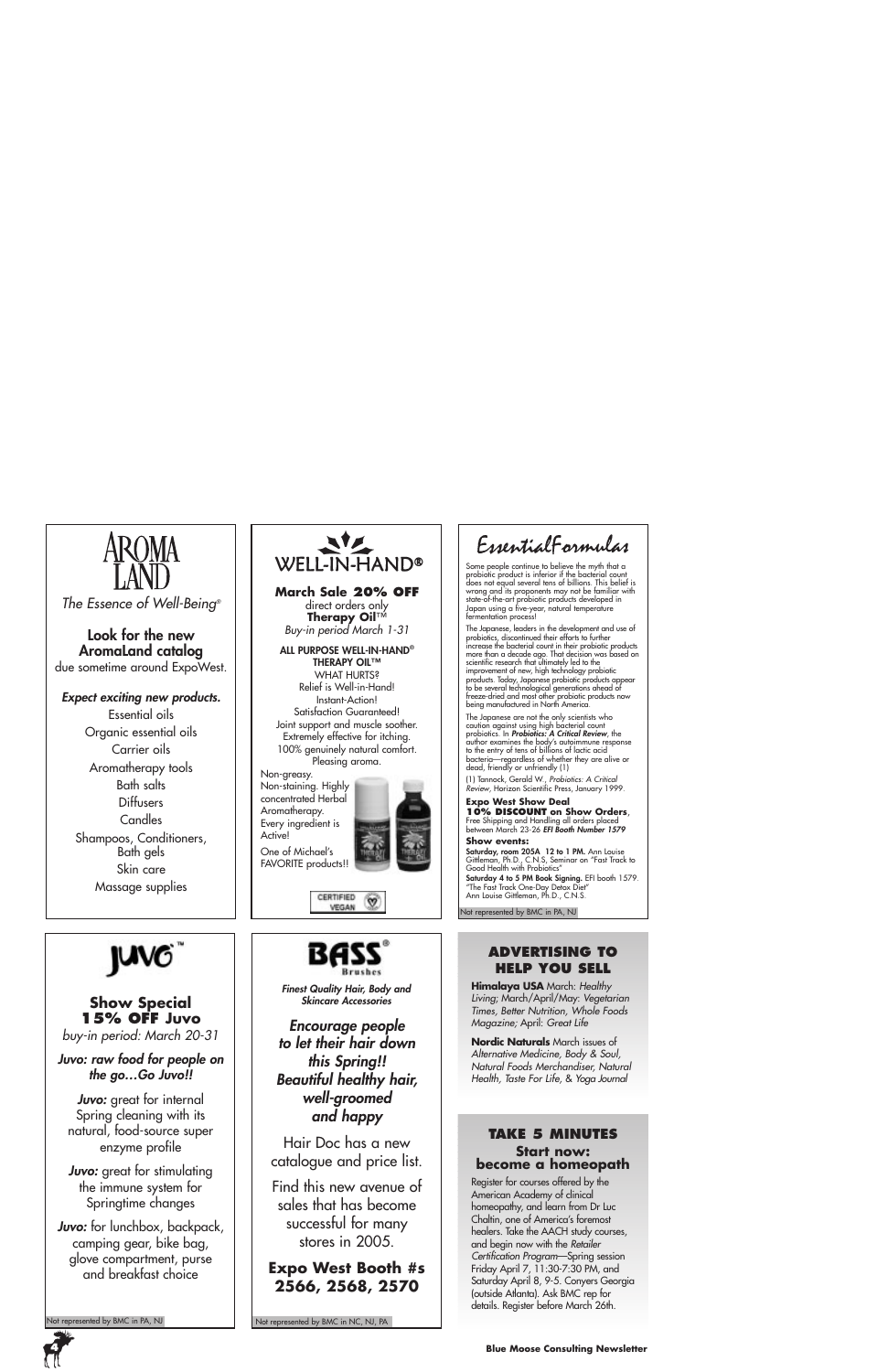

#### **Expo West Promo**

**Buy 15 products, get 7% OFF HUSA Herbal Healthcare 3% OFF** HUSA Pure Herbs and Herbals

**Buy 25 products, get 15% OFF** HUSA Herbal Healthcare **5% OFF** HUSA Pure Herbs and Herbals

**Buy 50 products, get 25% OFF** HUSA Herbal Healthcare **10% OFF** HUSA Pure Herbs and Herbals

**Buy 100 products, get 30% OFF** HUSA Herbal Healthcare **17% OFF** HUSA Pure Herbs and Herbals

**Deeper discounts available for greater quantities.** *Buy-in dates from March 20th to March 31st.*

**Show events:** Ann Louise Gittleman book signing *Hot Times* Friday March 24, 2pm at booth #2252

**MONTHLY CONFERENCE CALL TRAINING** General Training – All Stores Tues. & Wed. March 28 & 29 – ask BMC rep for details Receive a **free bottle of product** for attending *"Tax Relief: StressCare & Ashwagandha"*



Most children and seniors have low-functioning immune systems, and will benefit from taking Aloe Vera juice daily. The recommended dose for children 1-5 years is 1-3 tsp or until bowel tolerance. Children with illness or bowel conditions may take up to 1-2 tablespoons if need be. Seniors may experience help with energy levels, achy joints and renewed elasticity of the skin due to collagen support. The daily dosage for seniors is the same as adults and individuals: 1-3 ounces daily to bowel tolerance. Pregnant women can take Aloe Life Aloe Vera Juice concentrate throughout the entire pregnancy just keep the dosage at  $1$  ounce  $= 2$  tbs daily. The **Stomach Plus Formula** by Aloe Life is especially helpful for nausea, and the **Fiber Mate** proves effective for constipation and healthy regularity.

#### **Expo West Promo 10% OFF 2-case order up to 6-case 20% OFF 6-case order or more**

*Attendees can place orders at the show or afterwards through April 1 with special show code (provided at the show)* 

# **OLBAS®**

#### **Monthly Promo deal 10% Line Drive 15% All Floor Displays**

*(direct orders only)*  Expo West: orders through distributor Buy-in period: March 15–31 through distribution

## **That Time of Year again.**

#### *Nature's Wonderland Herbs*

from Penn Herb Company

Catfish Bitters™ 120 Vcaps, 525 mg.  $4 + 1$ 

Catfish Bitters™ 6 oz tea same popular formula: try it in tea form  $4 + 1$ 

#### *March Promo: for BMC accounts only.*

## **BUY 4, GET ONE FREE**

of either of the SKUs above This 18-herb tonic stimulates, strengthens and cleanses

# **PERFECT® ORGANICS**

*The Perfect Time to bring in Perfect Organics*

# **Expo West show deals 15% OFF all opening orders**

show attendance not required buy-in period March 15–31

shea butters • body washes body scrubs • bath salts lip balms • and the perfect Body Balm



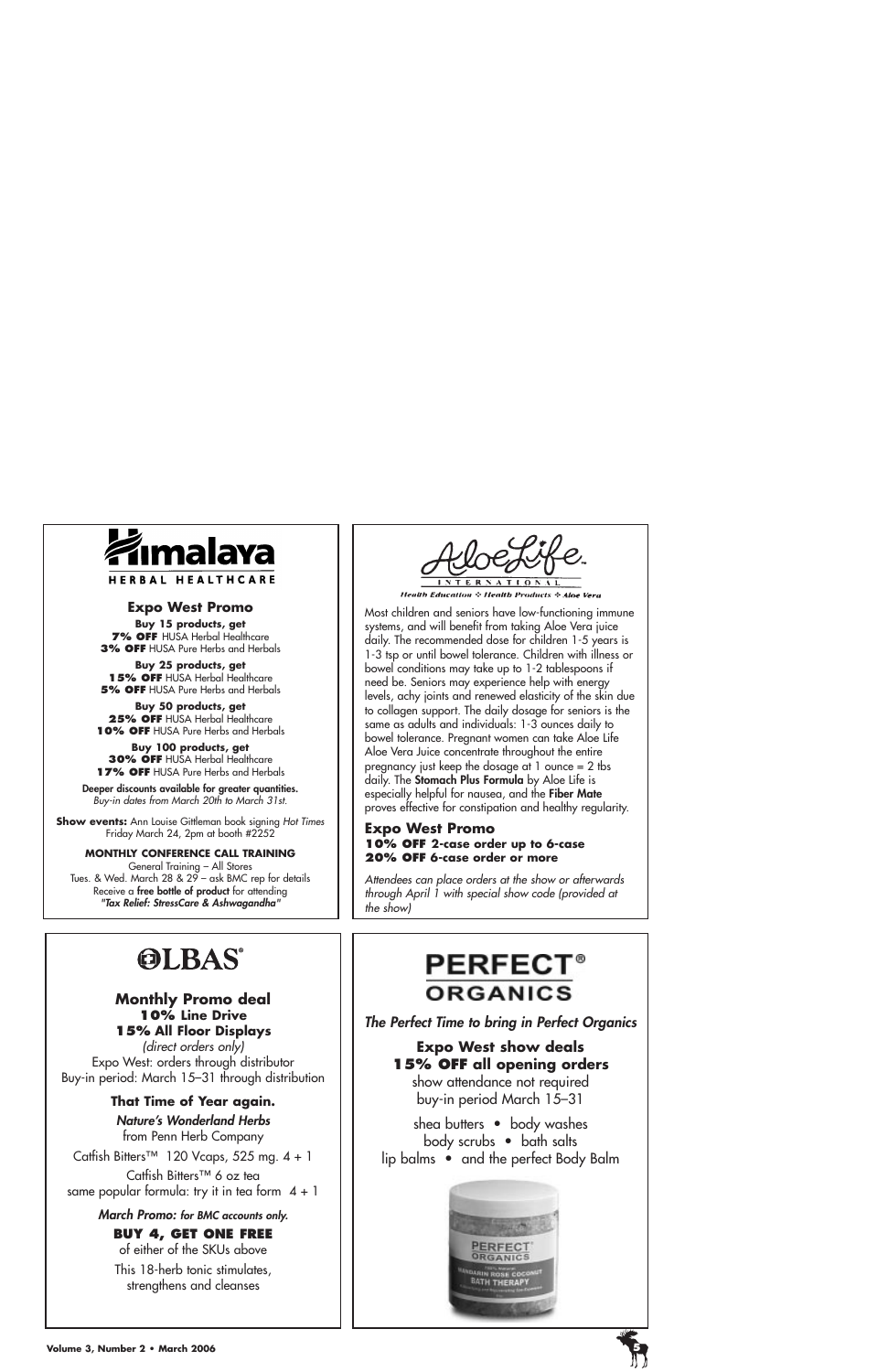#### **Taste Matters**

*continued from page 1*

competition, with everyone saying this is the only product to recommend. Why? No one can compete with their exceptional taste, which is surpassed only by their purity guarantees. Nordic Naturals manufactures with a different philosophy than other fish oil companies, as they consider freshness to be of paramount importance. The results are Omega-3 liquids that taste pleasurable: light, delicate and with no fishy smell or taste.

In demoing this product, I have had people say that these products have the texture of a fine wine and are worthy of adding to their salads. These are compliments no one ever envisioned being applied to cod liver or fish oil products.

The cod liver oils are not only 100% cod and 100% Arctic, but they have also won awards from the American Culinary Institute yearly as the best-tasting fish oil available. A recent article in the Norwegian magazine *Mat og Helse* (*Food & Health*) showed Nordic Naturals outperforms the top ten brands currently available in Norway. Taste, freshness and a burp-free

experience make Nordic Naturals the bestselling fish oil supplement available today. While I personally love the delicate flavor of the unflavored cod liver oil, Nordic offers a perfect selection of cod liver oils in orange, lemon and peach. The children's

Berry Keen has a delightful strawberry flavor, and the Omega-3, Ultimate Omega and Complete Omega 3,6,9 blends feature the refreshing lemon flavor people will enjoy as they take their daily Omega-3s.

While the liquids are delightful, the capsules also bring pleasure to the consumer.

Nordic Naturals has the unique distinction of putting the flavorings for their products into the



#### **"WE ARE HEALTH FOOD PEOPLE" Employee profile—Maggie Rotunda** *Pennsylvania BMC Sales Representative*



I'm one of the new kids on the team; my name is Maggie Rotunda. Most of my working life has been in sales, marketing and service. There are jobs where you work extra hard, because what you are selling either isn't all that it appears to be or just isn't for everybody. I did it very well, because I love working with people and my personal style is to bring the best of whatever I am involved in to the forefront.

When I met Michael Hennessey, I knew I had found a really EASY job. Easy, because Michael's passion and knowledge of this industry is so impressive that I knew I would never stop learning and being inspired. Easy, because the lines we represent are the best. Easy, because when I walk in a store, I am welcomed like an old friend. And most of all,

EASY, because natural health and nutrition is the foundation of my life. In the early 1990's I became very sick. Very sick. Multiple auto-immune diseases that two Philadelphia hospitals and expert medical opinion came to the conclusion I would probably die. During that time I started to work with a nutritionist at Black Forest Acres in New Jersey, met several physicians who saw beyond modern medicine. They saw the truth in natural healing. A DNA test caught my Lyme Disease in time to save me and those people who healed me and educated me in the wisdom and power of natural healing instilled their same knowledge in me. I continued not only to learn more and keep up with new information, but to share with the people who crossed my path. I took it into natural healing for animals, most of all for my springer, Molly! My work with *Blue Moose Consulting*, and the wonderful products we represent, give me the opportunity to continue to learn, educate and make new friends, and most of all, get paid for doing what I love!



Nordic Naturals has changed the perception of Omega-3 nutrition forever,

producing a product that has changed the way business is done in the fish oil industry. If you provide their fish oils on your shelves, your battle to convince people to take their daily Omega-3s will be over. Talk to your Blue Moose Consulting rep about scheduling a demo.

#### **Aloe should have flavor: Aloe Life provides it all**

Aloe Vera: another superfood with a bad-taste rap. Truthfully, **Aloe Life** Aloe Gold whole leaf aloe juice concentrate is wonderfully sour, salty and bitter, but for those who cannot appreciate this complex flavor there are two flavored aloe blends that contain 7% juice concentrate (with no added sugar).

The Cherry Berry is sweet enough that kids adore their daily dosage, and the Orange Papaya is my favorite flavor. Aloe Life has a product unlike anything else on the market: their success is providing *all* the nutrition of this miraculous herbal food. And, in making a true aloe vera palatable, they are bringing aloe's benefits to more people. Most companies work to remove the natural flavor restrictions, in turn denigrating the health value of the product. Aloe Life has unraveled the secrets of aloe vera, and made it something everyone can now take daily.

Finally, Chyavanprash paste is a tasty product that provides excellent tonic nutritional support. Encourage daily herbal support. This **Himalaya USA** product has been finding its way onto many shelves, and customers are please with its consistency and safety guarantees. A truly full-spectrum, energizing herbal food.

So, tip your hat to the chefs. Nutrients are becoming more user-friendly. Make sure that you don't forget this important salespoint when you are describing the options to your clientele. People may be finicky about taste, and now we can provide them with genuinely enjoyable products that will help them work on their health. \*

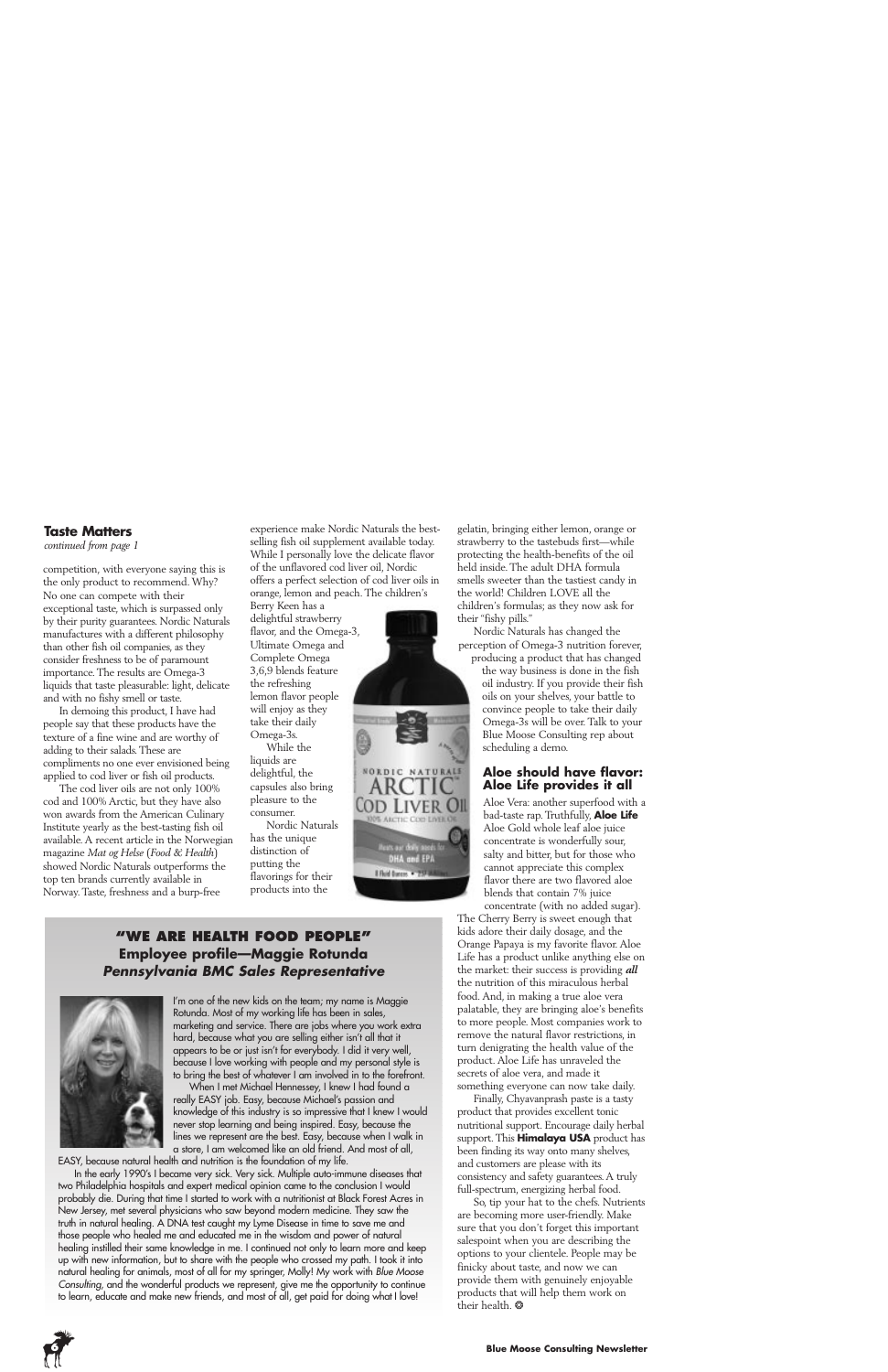## **Mind Boggling Amino Acids**

*continued from page 1*

important and valuable supplement for brain balance that I am surprised more people don't investigate its applications for optimal brain health. These four amazing amino acids may elevate a person's mental performance, and help them appreciate life more fully.

I often say that l-carnitine is one of my favorite superior nutrients, one that every store employee should understand and recommend. Its function in muscle, heart health, lipid metabolism—with diabetes, liver and dieting—make it essential for everyone. Now there are several specific subcategories of carnitine, but the research does not seem to indicate any carnitine

#### **EXPO WEST 2006 BOOTH NUMBERS**

| Aloe Life International      | 1954        |
|------------------------------|-------------|
| Aromaland                    | 2550        |
| <b>Bass Brushes/Hair Doc</b> | 2566, 2568  |
|                              | & 2570      |
| <b>Bluebonnet Nutrition</b>  | 2706 & 2708 |
| <b>Essential Formulas</b>    | 1579        |
| <b>Herb Pharm</b>            | 1856        |
| Himalaya USA                 | 2252        |
| Juvo                         | 481         |
| Newton Homeopathics          | 2657        |
| Nordic Naturals              | 1820        |

being better than the tartrate form currently being used (and the cheaper forms may not have the benefits people are looking for).

Taurine sales have grown steadily over the past seven years as doctors have seen the value of recommending this nutrient for heart patients. Likewise, GABA sales have quietly increased as people attempt to use this neurotransmitter for stress, hyperactivity and anxiety. It seems that these sales grow despite very little

information being offered about them by the stores. Maybe the prescriptions are working?

An opposite phenomenon occurs in some stores where the amino acid section receives little merchandising: and sales always reflect this. If attention is given to the category, sales usually increase.

Amino acids also play a prominent role in digestive health. Again, l-glutamine is becoming understood for its role in gut health, and its subsequent affect on the immune system. **Bluebonnet** utilizes

# **TESTIMONIALS COUNT**

## **On Sale this month: Well-in-Hand Therapy Oil**

**Seborrhea Dermatitis** "Incredible! Since childhood, I've had seborrhea dermatitis with cracking and bleeding. It would weep like a sore. I applied the little, tiny sample of that magic THERAPY OIL on my scalp and 2 days later IT'S GONE! I want more! To me this is a miracle!" *—C.H.,VA*

**Scleroderma** "Howdy from Tucson. I've had alot of experience with SCLERODERMA. Ran a rheumatology clinic years ago, not much has changed with this autoimmune classified disease. After the session I would recommend a light massage with a great product called WELL-IN-HAND THERAPY OIL,a mixture of arnica, lavender, calendula, St. John's Wort flower oils. I've used this product for 10 years and never travel without it. A few drops in the bath will help soften the skin. Hope this info helps." *—Occupational Therapist, AZ* 

**Sore Neck** "My wife sends you blessings! She has me run your THERAPY OIL on her sore neck and back every night. That stuff is good for marriages. It is rekindling fuel." *—D.Z., PA*

**Even a Hockey Coach** "As the coach I have experienced using all kinds of remedies to provide relief for injuries that we receive during games. We have never found a product that we could use on everyone and achieve wonderful results.Our team at this moment is in desperate need of some of the THERAPY OIL as we are out and we cannot get any here. We have players that need to be ready for next week and without the oil that will be hard. If you can overnight it we would gladly pay for the shipping. Thank you so much and attached you will find a picture of the team." *—Mindy and Charles G., TX*



l-glutamine very wisely in their **Whey of Life**® protein powder.

NAC, n-acetyl cysteine, has shown to be very important for lung health and as a critical nutrient for combating colds and flus, asthma and radiation therapy. Bluebonnet's **Amino Acid** 750 mg Vcaps provide an excellent, balanced variety of free-form amino acids and peptide-bond amino acids derived entirely from whey lactoalbumin and egg white albumin protein. More and more stores carry this product as buyers gain trust in Bluebonnet's raw material decisions. Only the best materials make it into a product that carries the Bluebonnet name.

One lesser-noticed benefit of amino acids is the use of tyrosine

for thyroid conditions. This amino acid is beneficial in conditions of stress and high blood pressure and depression. It also energizes the body as a result of its effect on brain health. Everyone could use support for her or his thyroid gland. This is just one example of the many great benefits this critical nutrient can have on overall health.

Another undervalued use of amino acid therapy is the role of the sulfurcontaining amino acids. Cysteine, methionine and taurine all assist in detoxification.

Amino acids likewise can have a pronounced effect on the aging process. Free-form amino acids create less stress on the body, while simultaneously becoming more bio-available. Too many people take in too much protein—which is difficult to process and eliminate—and they could be getting the benefits of amino acid therapy more easily through the fermented versions of the isolated amino acids.

Finally, amino acids received some negative publicity recently when a news

#### **TIP OF THE MONTH**

Take a Camera to work. Leave it in an accessible drawer and use it to capture special moments with friends and customers. Have a board with pictures of smiling health food people. Record events so that you have a history. And, have a way to capture certain incidents where that camera will be worth having around. Even if you only use it twice a year, it is worth the effort.